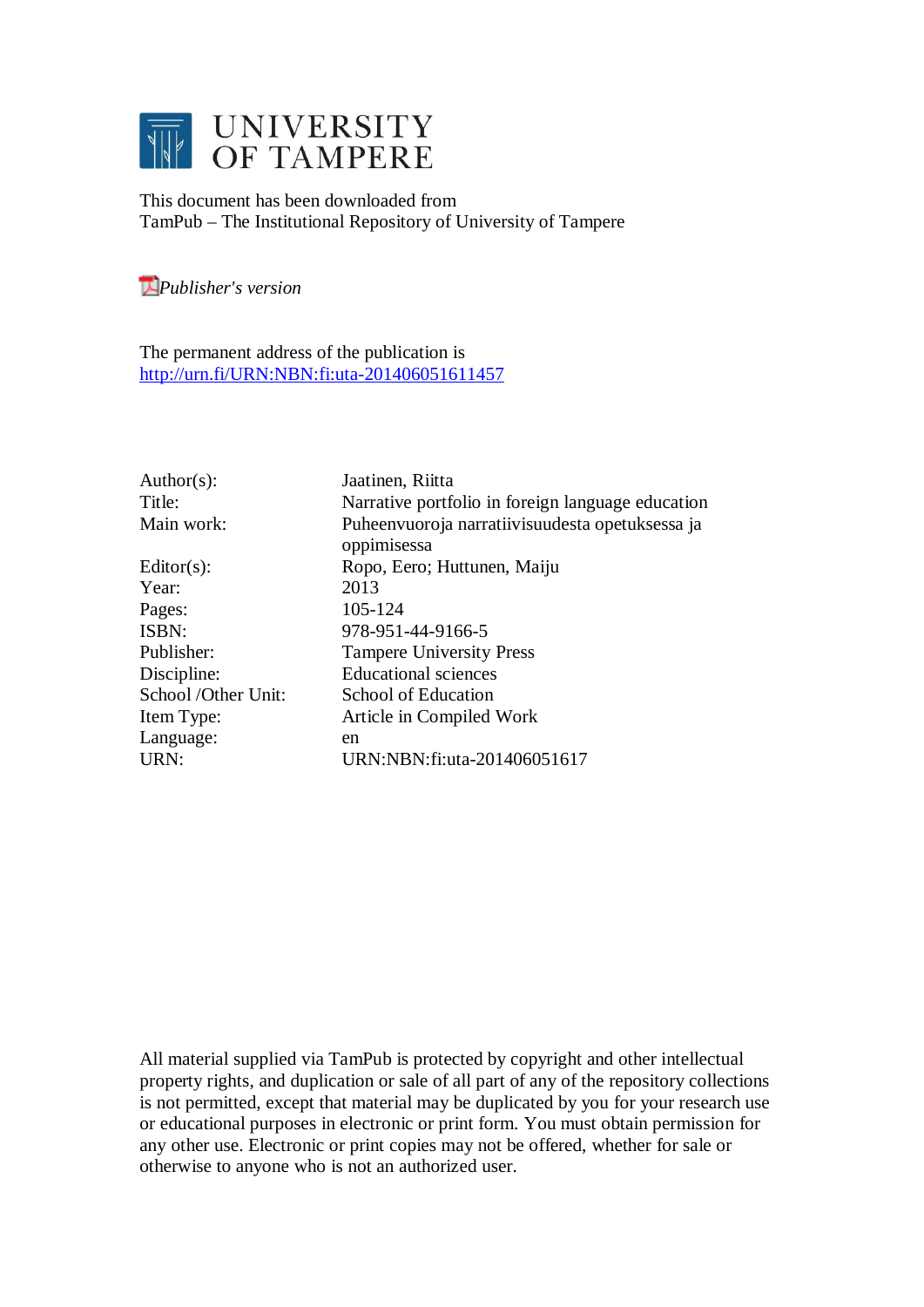Riitta Jaatinen

### **Abstract**

This article is practically oriented based on my experiences and practices as a teacher educator. In the first part I give a brief account of what the portfolio as narrative texts is, why we should adopt the portfolio in teacher education, and what types of portfolios exist. I also discuss the conceptions of learning that underlie the portfolio and the importance of reflection in learning to be a teacher. I will briefly explain what a student teacher's portfolio usually consists of and what processes student teachers as compilers of the portfolio go through. In the second part I concentrate on portfolio work in FL (foreign language) teacher education. As a case study, I use my student teachers' portfolio work. First, I set the learning objectives for the narrative portfolio work and then present our model, i.e. how the process to become a FL-teacher is designed in our application. Finally, I present some difficulties faced when reading autobiographical and multi-voiced texts of student portfolios and suggest a few ways we could read them.

Keywords: autobiographical knowledge, language education, narrative, portfolio, teacher education

Riitta Jaatinen: Narrative portfolio in foreign language teacher education.<br>Teoksessa Eero Ropo & Maiju Huttunen (toim.)<br>Pubeenvuoroja narratiivisuudesta opetuksessa ja oppimisessa.<br>Tampere: Tampere University Press 2013,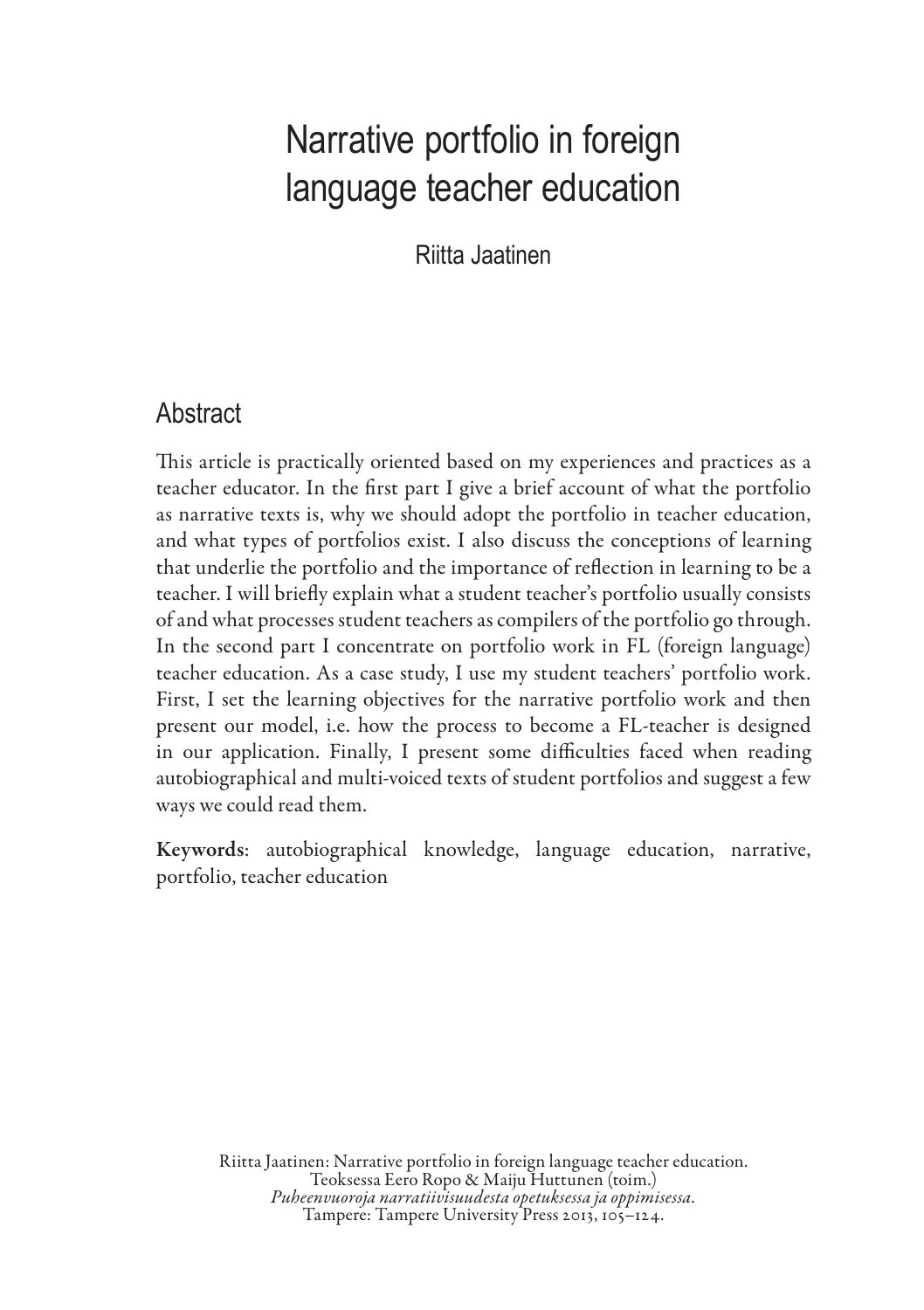### Introduction

The narrating, conceptualizing and interpreting of personal experiences of learning to be a teacher and oneself as a teacher, and developing teachership based on such activity has been considered central, important and almost inevitable in teacher education since the late 80's and early 90's. The pedagogic literature has emphasized the view of teachers as reflective professionals inquiring about themselves and their work at school. Teachers have been encouraged to simultaneously recall and narrate their experiences, and to reflect and conceptualize them using the theoretical knowledge connected to their experiences. Both pre- and in-service teachers have been guided to see themselves as "researchers" who have a reflective, inquiring approach to their work. (Knowles 1993; Ojanen 1996; Zeichner & Liston 1987.)

Within the reflective approach is the idea that conceptualizing experiences with the help of scientific theories, and interpreting and analyzing them helps student teachers understand more deeply what they have experienced. Seeing their worlds and themselves anew, in a different way, is thought to lead to qualitatively different and better teaching and education. Student teachers learn to build up a body of professional knowledge (factual, strategic and ethical), use the knowledge in critical ways in new situations, widen the range of criteria which includes a reflective/critical process, and build up a personal set of criteria as a result of their reflective critical process (Proctor 1993, 93–94; cf. Boud 2001). The portfolio has been found and further developed to help this difficult and demanding process in teacher education.

In 1990–2010 there have been many researchers in Finland who have developed the portfolio pedagogy in FL-teaching and FL-teacher education. Professor Viljo Kohonen from the University of Tampere is the pioneer. He brought the idea originally from the United States while he was working there as a visiting professor in the late eighties, but he has further developed it from a teaching and assessment tool towards a holistic approach in education. Other Finnish researchers that I will be referring to in this article are Vuokko Kaartinen from the University of Turku, professor Pirjo Linnakylä from the University of Jyväskylä, and professor Anneli Niikko from the University of Eastern Finland. I have used portfolio as an approach and tool for reflection in teacher education for six years and before that in foreign language teaching in schools for ten years. There are various definitions for '*portfolio*' in pedagogical literature. In this article I use the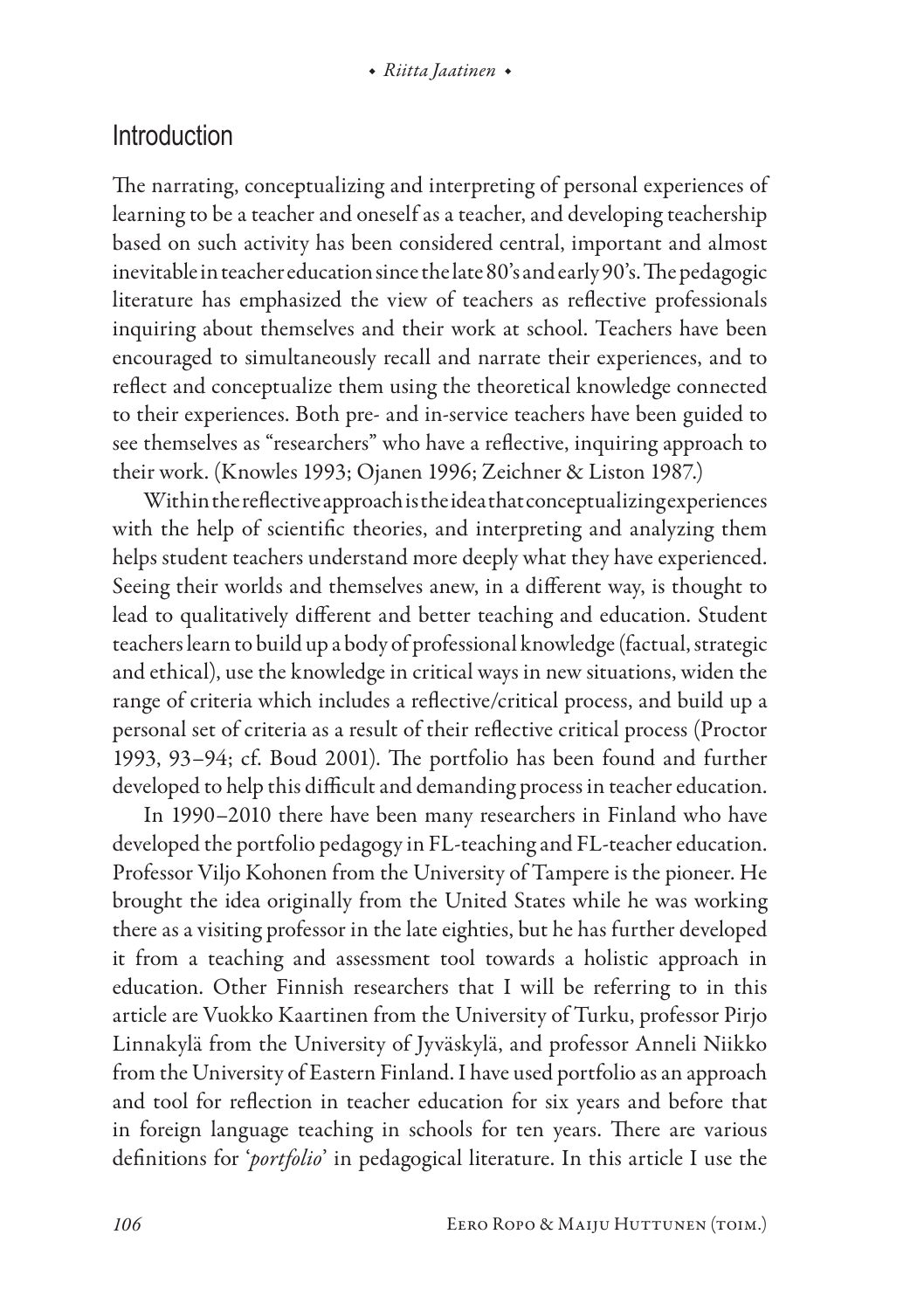definition by Jones and Shelton, which is very comprehensive and covers the main processes of portfolio work. According to Jones and Shelton (2011, 21–22)

Portfolios are rich, contextual, highly personalized documentaries of one's learning journey. They contain purposefully organised documentation that clearly demonstrates specific knowledge, skills, dispositions and accomplishments achieved over time. Portfolios represent connections made between actions and beliefs, thinking and doing, and evidence and criteria. They are a medium for reflection through which the builder constructs meaning, makes the learning process transparent and learning visible, crystallises insights, and anticipates future direction.

The core ideas of portfolio work are as follows: Student teachers collect and produce narrative material that is reflected upon, analysed, evaluated, selected, presented and "published" by giving well-grounded reasons and motives for their choices and action. The above definition is a kind of "summary" of this process and my article as well. My purpose in this article is to expose how these ideas of portfolio are realised and further developed in the context of pre-service FL-teacher education at Tampere University.

# Why adopt a portfolio in teacher education?

Portfolios are widely used in FL-teaching especially in European countries. In FL-teacher education at Tampere University we began to use portfolio almost twenty years ago. There are at least four different arguments for adopting the portfolio that I consider important and worth noticing. First of all, the portfolio is a pedagogical tool used during the student teachers' pedagogical studies. Through narrative writing, student teachers are able to express their personal voices and become heard by their supervisors and peers, i.e. other student teachers (cf. Bruner 1996, 39). Therefore, the writing helps not just the student teacher but all of us, i.e. other student teachers and supervising teachers, follow the whole process of a student teacher's learning to become a teacher, and to mentor, guide and support his or her processes of learning. Through the portfolio process, its narrative writings, peer support and supervisory discussions, student teachers learn to develop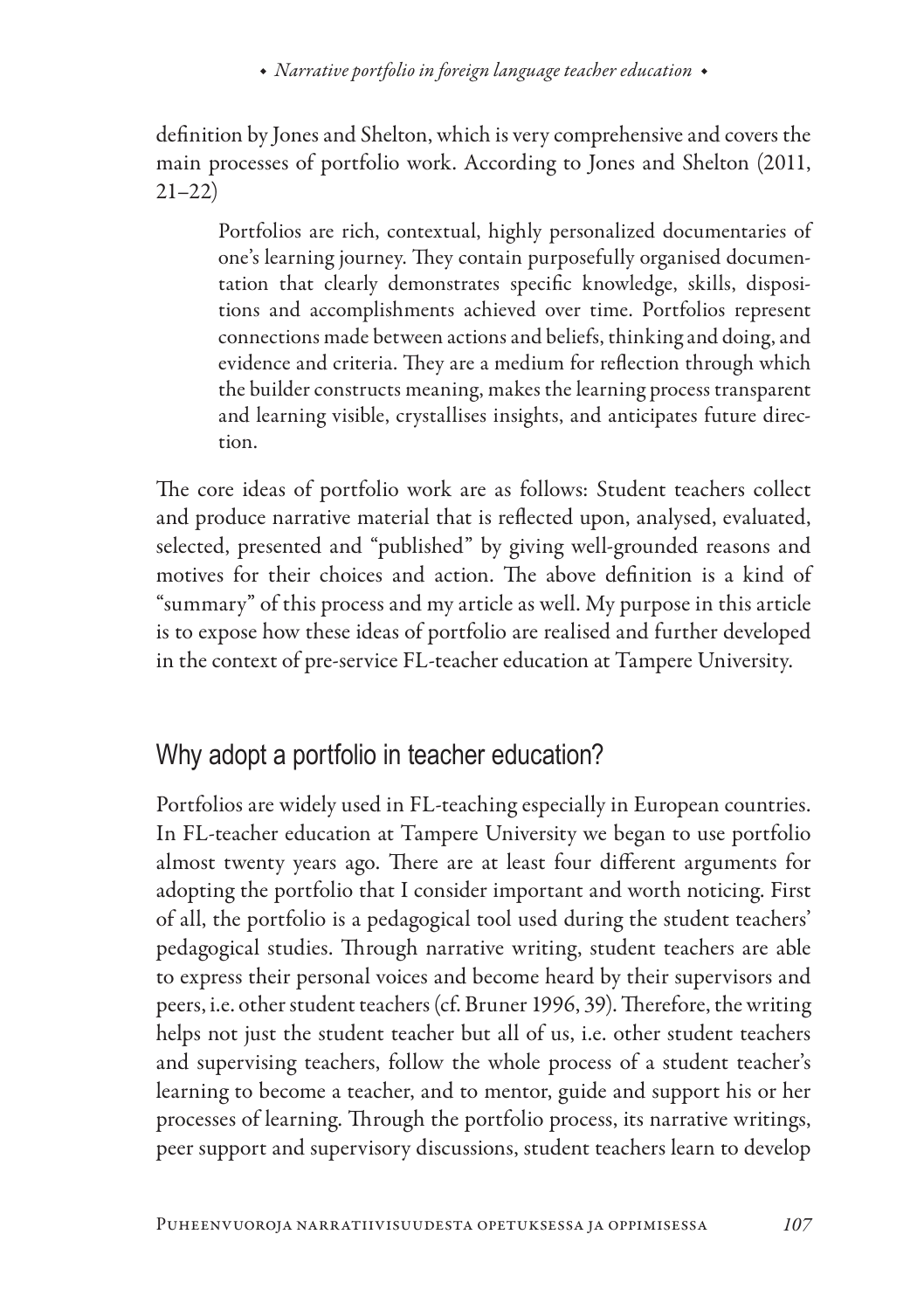their learning/teaching strategies and practise reflection and self- and peer assessment.

The second argument concerns student teachers' future work and in it teaching methods in particular. The portfolio teaches an approach of how to act as a teacher. It teaches the student teacher important "methods" of how to work as a FL-teacher, such as to collect (teaching) material, analyse and classify, evaluate and file, follow and evaluate her/his own work and development as a teacher, narrate, i.e. make her/his work visible and transparent to other people, and to collaborate with students and fellow-workers. Both the European Language Portfolio and the Common European Framework of Reference for Languages – the two documents that provide European language teachers with important guidelines for teaching – take for granted that a FL-teacher possesses such skills and qualities (CEFR 2001; ELP 2011).

The third argument is to see the portfolio as a valuable toolkit for the first few years of teaching. Many recent studies have shown that newly-qualified teachers need support and mentoring in the induction phase (Ruohotie-Lyhty 2011). It is possible to alleviate their workload beforehand. For this purpose the teacher student's portfolio contains a personal in-practice theory, samples of different lesson plans, syllabus plans, tests, authentic assessment, lots of teaching materials, reports, essays and articles on didactics and education, reflections of what to pay attention to in particular, photos, pictures, videos, CDs, games, i.e. whatever the student teacher has developed and collected during his or her pedagogical studies.

The fourth argument concerns the meaningfulness of the student teacher's personal commitment and engagement in portfolio. At its best, the portfolio is a personal remembrance, personal memories of one's pedagogical studies, a certain special period in one's life with its people, happenings, etc. Storing up memories and experiences in narratives, pictures, etc. has always been important for most of us. We have our diaries. We collect photographs in photo albums. We want to save memories and experiences. We want to remember what happened, who we met and whom we spent time with. Memories and remembrances are part of our identities and reflecting on them promotes lifelong learning and develops us as human beings (Ropo & Gustafsson 2008, 52). In the Finnish education and degree system the year of a teacher's pedagogical studies is very different from the other years at the university. It is the first experience with school life -the future work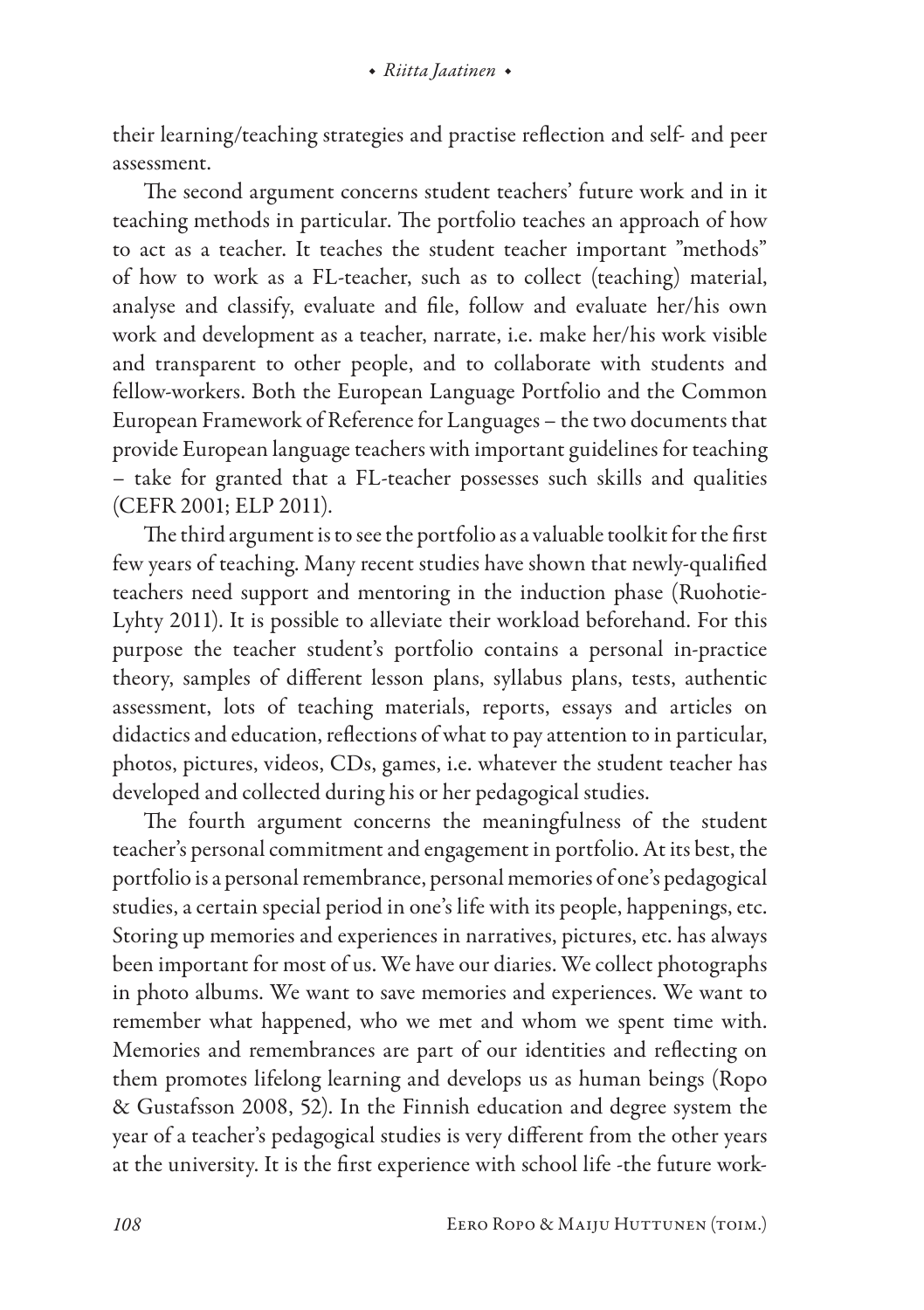after one's own school years. It is full of important and unique educational experiences with new people and in new settings. For many students it is the year that changes and develops them most as human beings and therefore, it is unique and worth filing in the portfolio.

According to Niikko (2001) there are four types of portfolios available in teacher education: A student portfolio can be just a collection of a student teacher's pieces of work – *a dossier*. Or, it can be a chronologically arranged collection of a student teacher's work to show her or his progress during the studies, her or his development – *a personal development portfolio* or *a process portfolio*. It can also be compiled or composed of the items that are to be used as a method for evaluation – *an assessment portfolio*. At the end of the studies or when applying for a job, student teachers can produce a portfolio with which they are able to expose their in-practice theories, show what their goals and aims concerning the teacher's work are, what they are able to do (competence), in which skills they are good at, etc. and prove these with samples taken from their dossiers. Such a portfolio is called *a presentation portfolio*. (Niikko 2001, 12–19.)

The portfolio implementation in our FL-teacher education is a combination of these four types. We emphasize student initiative, autonomy, personal development and individual choices (dossier, process portfolio). However, student teachers are required to produce a presentation portfolio that is needed for the final evaluation of their pedagogical studies (assessment portfolio, presentation portfolio). (Niikko 2001, 12–19.) In their discussion with the supervising lecturer at the end of studies our student teachers are asked to select items/examples from a range of their completed work, interpret and assess their progress during their pedagogical studies, and illustrate their progress with samples from the portfolio. Thus, in the evaluation of the student teachers' pedagogical studies all four portfolio types are used hand in hand. Such evaluation helps student teachers assess their own goals and aims, their growth, strengths and weaknesses of becoming a FL-teacher.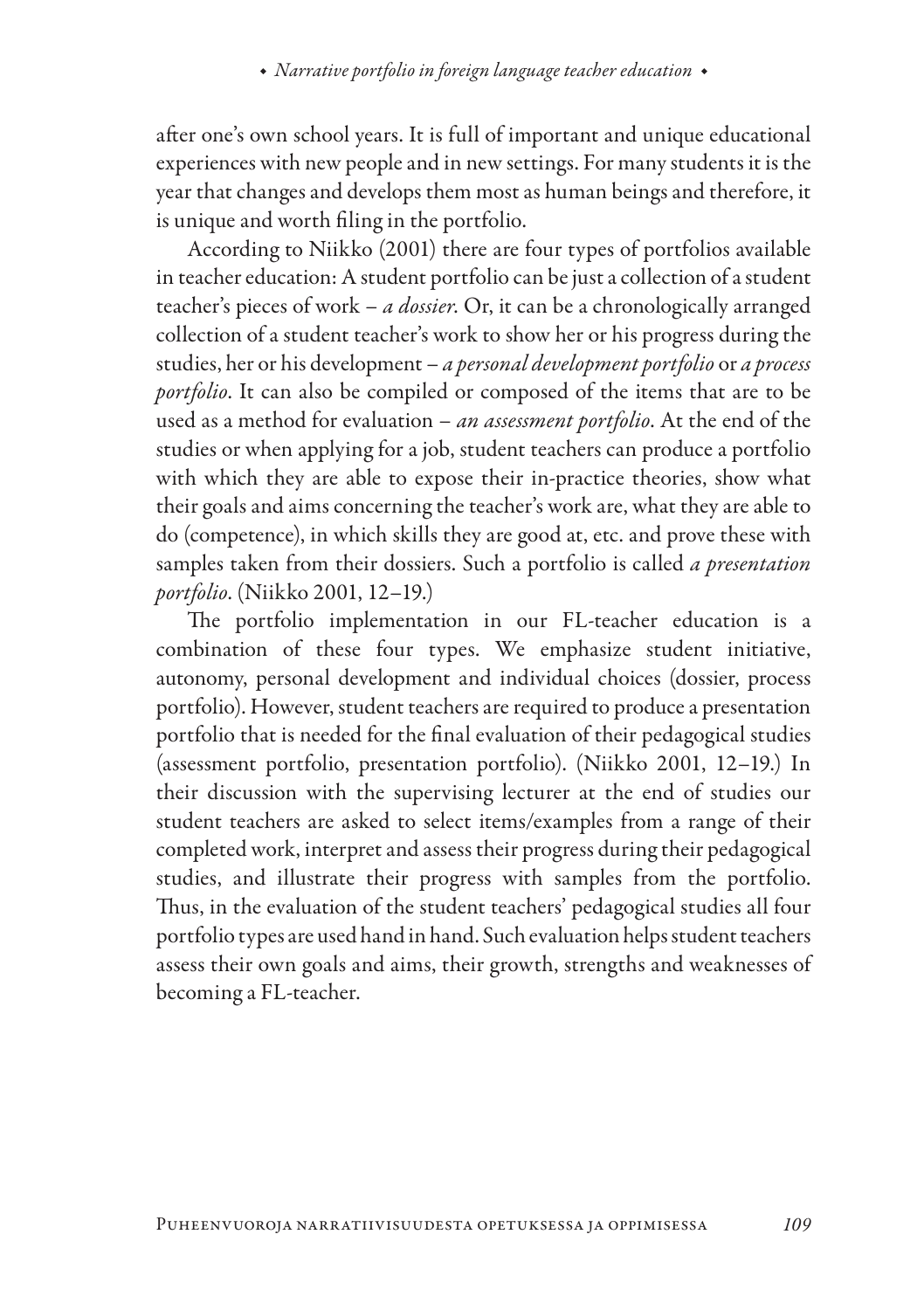# Conceptions of learning underlying portfolio pedagogy in teacher education

The theoretical foundations for the use of portfolio in FL-teacher education lie in the conceptions of language education, socio constructionism and a narrative approach. In our country 'language education' is the established term for modern teaching of languages. Language education covers the field of problems which a learner faces in getting familiar with different languages. Hence it is connected with the development of the learner's language identity and/or plurilingualism. Essentially consisting of the attribution of meanings to the world and its phenomena, language is seen as an inseparable part of an individual's being-in-the-world. Consequently, it is impossible to separate language and culture without damage to one or the other. When referring to language, culture and identity, it is always important to realise the relations between and interdependence of these concepts. In FL-teacher education student teachers are called on to join in inquiries into issues related to teaching and learning languages and linguistic cultures along with more extensive issues concerning multicultural and/or intercultural education and learning as regards both individuals and communities. (Kohonen et al. 2001; Kaikkonen 2004; Kohonen 2005.)

'Socio constructionism' aims to account for the ways in which phenomena are socially constructed. We cannot know the world on its own terms, but only through the conceptual and linguistic structures of our own culture. The culture is mediated to us by the significant others. Learning is then social and the language with its concepts important, because it opens the world to us. We do not just construct our knowledge as such, but creatively shape our reality through social interaction and language. Learning thus takes place through social interaction and cooperation with the others. (Berger & Luckman 1966, 151.) 'The narrative approach' is closely connected with the ideas of socio-constructivism. One of its basic arguments is that people constitute their identities through telling or writing narratives/ stories of themselves, their environments, their lives. Through narratives people create and re-create selfhood. (Bruner 2002, 85.) According to Connelly and Clandinin (1990) writing field notes, interviews, journals, letters, autobiographies, and the oral telling of stories are all methods of the narrative approach. Stories told by different people are not separate. They interact and mix – they are interdiscursive and overlapping. (Cf. Ropo 2009,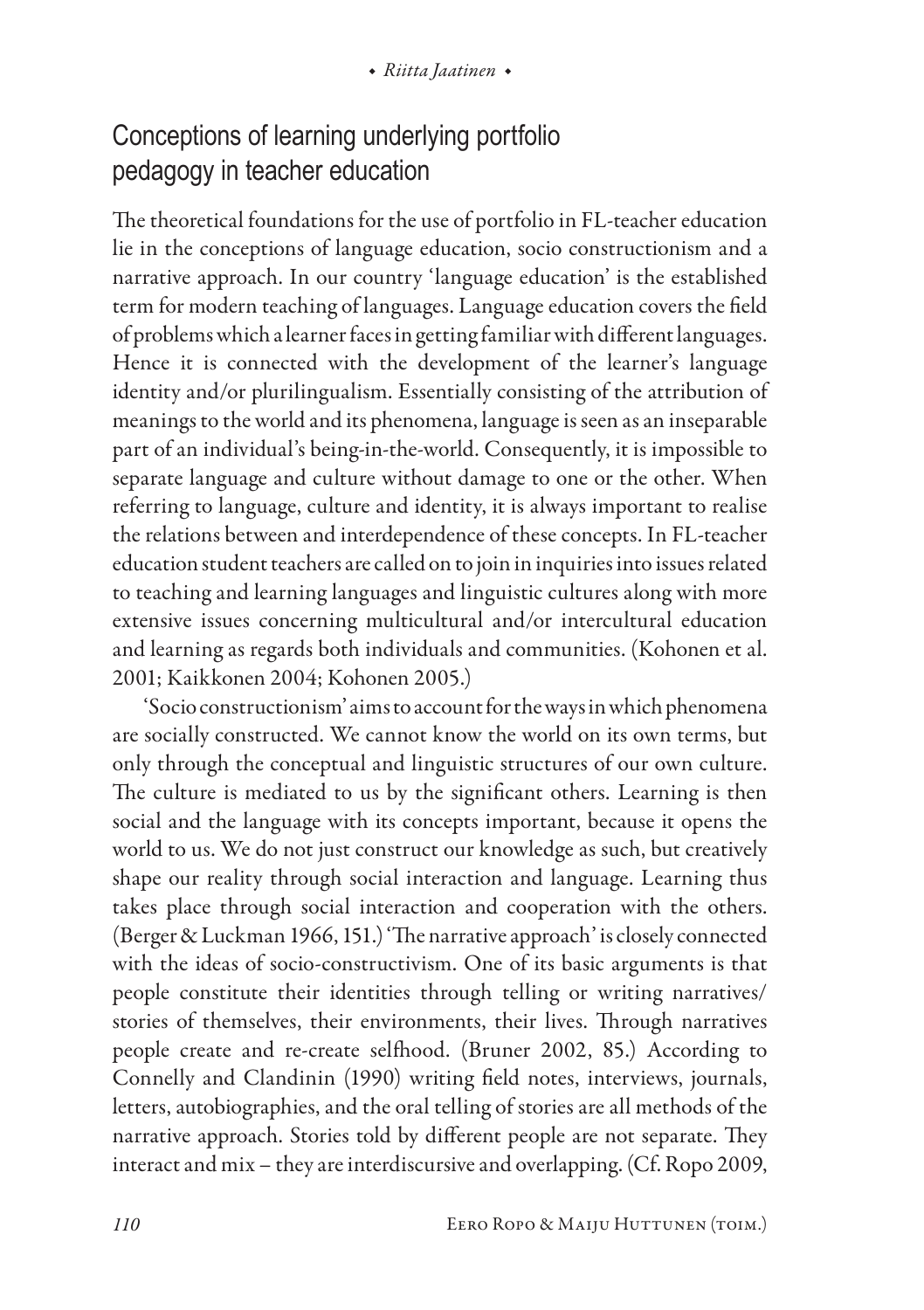142–143.) According to this approach, the portfolio consisting of various types of narratives is a collaborative document, a mutually constructed story of the lives of a student teacher, her or his peers, supervising teachers and significant others.

The portfolio approach in teacher education is research oriented. According to Kohonen (2007) learning to be a teacher is clearly based on the student teacher's commitment and active knowledge construction process with others in various environments. It takes place best in authentic or simulated real-life situations and is based on cooperative and collaborative principles thus best taking place in groups. Learning to be a teacher is best approached through dialogue and reflective practices. The cognitiveemotional processes, such as thinking and memorizing, are important organizers of all of the tasks that we perform. They enable conscious planning, goal setting, sustaining future-oriented problem solving activities, following, assessing and managing progress on learning, i.e. the skills that help student teachers towards autonomy and self-direction in studies, work and life. (Kohonen 2007.)

David Little (1991; 2004) discusses the concept of learner autonomy. The learners should develop in themselves "capacity – for detachment, critical reflection, decision-making and independent action" (1991, 4). Jiménez, Lamb and Vieira (2008, 1) define autonomy as "competence to develop as a self-determined, socially responsible and critically aware participant in (and beyond) educational environments, within a vision of education as (inter) personal empowerment and social transformation". The same demands and definitions apply to pupils/students, student teachers and teacher educators equally. On our way to become more autonomous we have to become more aware of ourselves as persons, teachers, and of our actions at school. Reflection plays an important role in this process. It enables understanding through the transformation of experience by constructing a bridge between practical experiences and theoretical knowledge in learning situations. It enables us seeing ourselves anew. (Cf. van Manen 1995.) The student teachers have to learn to reflect in themselves and their daily work at school. They have to act and experiment, observe the experienced, reflect and conceptualize it. (Cf. Dewey 1938; Kolb 1984; Schön 1983.) To succeed in this process of teacher education student teachers need storing up or recording of what they have faced, acted, experienced and understood.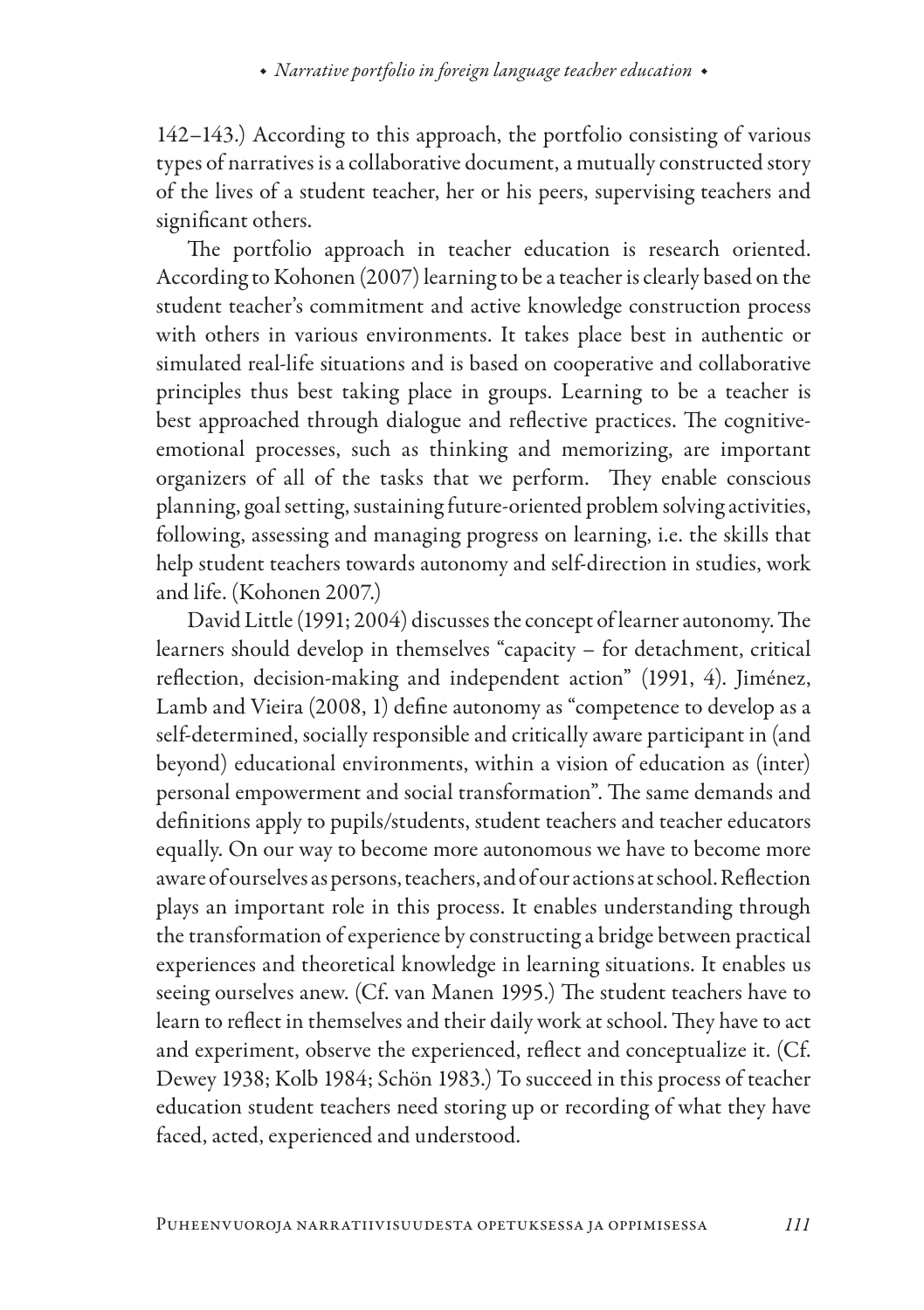# Narrative texts and mental processes in portfolio pedagogy

The recording of student teachers' experiences in teacher education, and to some extent also before, can be guided with portfolio assignments. A student teacher's portfolio usually consists of a number of narrative texts representing various genres and text types. Typical portfolio assignments according to Kaartinen (2003) are as follows:

- Letter with grounds and reasons for the selected contents of the portfolio
- Teaching philosophy with samples of one's work that support the philosophy
- Analysis of one's growth, a report and samples of one's learning diary/journal
- Feedback that has been analysed
- Vision for the future: personal goals, targets, dreams
- Analysis of competence with samples of one's work that support it
- Assignments done in didactical/pedagogical studies
- Samples of how one has applied theory to practice (a lesson and/or syllabus plan/slide /test/exercise/teaching a theme/video etc.)
- Samples of teacher's work other than the teaching of a subject (concerning happenings at school/teachers' and parents' meeting/ remedial instruction etc.)
- Other samples that describe a student as a teacher or her/his growth to be a teacher (concerning e.g. her/his hobbies and interests)

The above list shows that in student teachers' portfolios most materials are narrative texts rising from student teachers' experiences, from their subjective life-worlds. They are first-person narratives, stories told from the perspective of the author, the student teacher, and in that sense they are also autobiographical. The inquiring process of portfolio takes place by narrating, giving meanings to the experiences and inferring meanings from the different events in the context of personal situations in teacher education, society, and the world. Autobiographical knowledge, as Bertaux (1981) states, is the experiential and subjective knowledge of oneself. We have "collected" that knowledge in the course of our life histories. It is not a direct reflection of what has happened or how things have been in our lives, but it is our narrated description of the past events told or written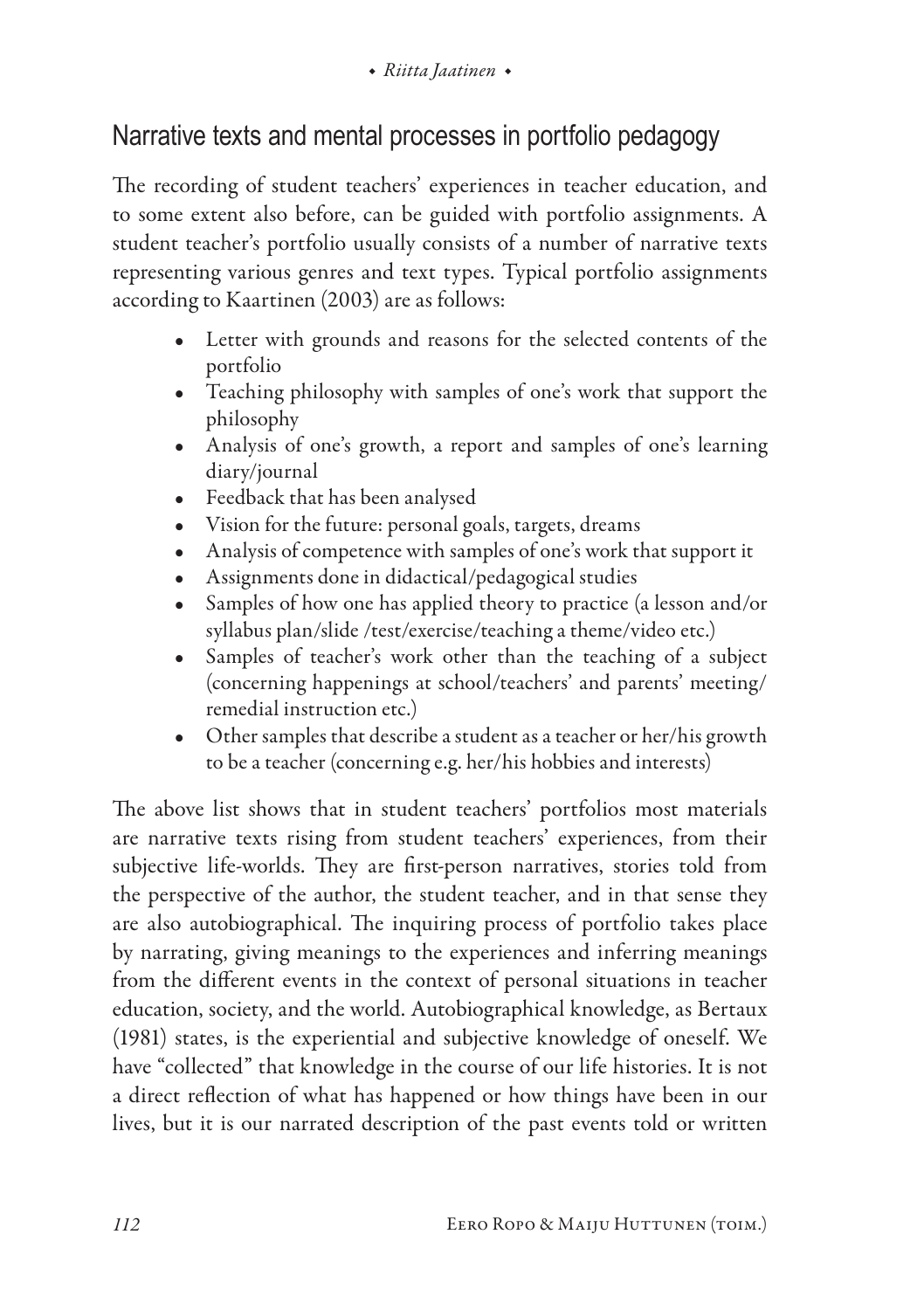retrospectively via memory. The narrative texts reflect the narrator's personality, self-conception and identity. (Bertaux 1981, 7–11.)

Student teachers' free-form narrations of their lives and experiences, what each of them considers important, significant and worth narrating, are created by the linguistic interaction of the narrator and the one(s) reading and/or listening to the narration (a supervising teacher, other student teachers, etc.). Liz Stanley has adopted the term 'auto/biography' (with a slash) to describe the many layers of the biographic study process. When a person reads and interprets the biographic material his or her own experienced world will be an essential part of that study process. Writing of personal experiences is writing to someone. In it, too, the worlds of the writing self and the others are nested. (Stanley 1993, 47–48.) In such knowing it is interesting and challenging (from the supervising teacher's point of view in particular) the nesting, multi-voiced and multi-layered nature of knowing of oneself and the others and the multiplicity/variety of knowledge. The reading and writing processes of the auto/biographic narratives should, therefore, always include analytic self-reflexive activity. (Jaatinen 2007, 30–31.)

According to Kaartinen (2003; cf. Boud 2001; Linnakylä 1994) student teachers go through and develop various mental processes when compiling portfolios during their studies. The student teacher for example

- Analyses, selects and sets goals and targets for her/himself
- Makes plans and selects learning tasks and methods that enable her/ him to progress towards the goals and targets
- Studies, seeks and applies information independently
- Observes, reflects on and evaluates her/his work, including process and products
- Reflects on and discusses grounds and reasons for productive and fruitful learning and the meaning of collaboration and her/his own endeavour
- Becomes aware of her/his strengths, weaknesses, interests and learning challenges.

Through the samples selected for their portfolios the student teachers are able to show such qualities as goal/target orientation, ability to self-evaluate, responsibility for making progress, ability to inquire into the theory behind their own actions, apply the theory in their practice, and innovativeness. Through their portfolios student teachers are able to show various aspects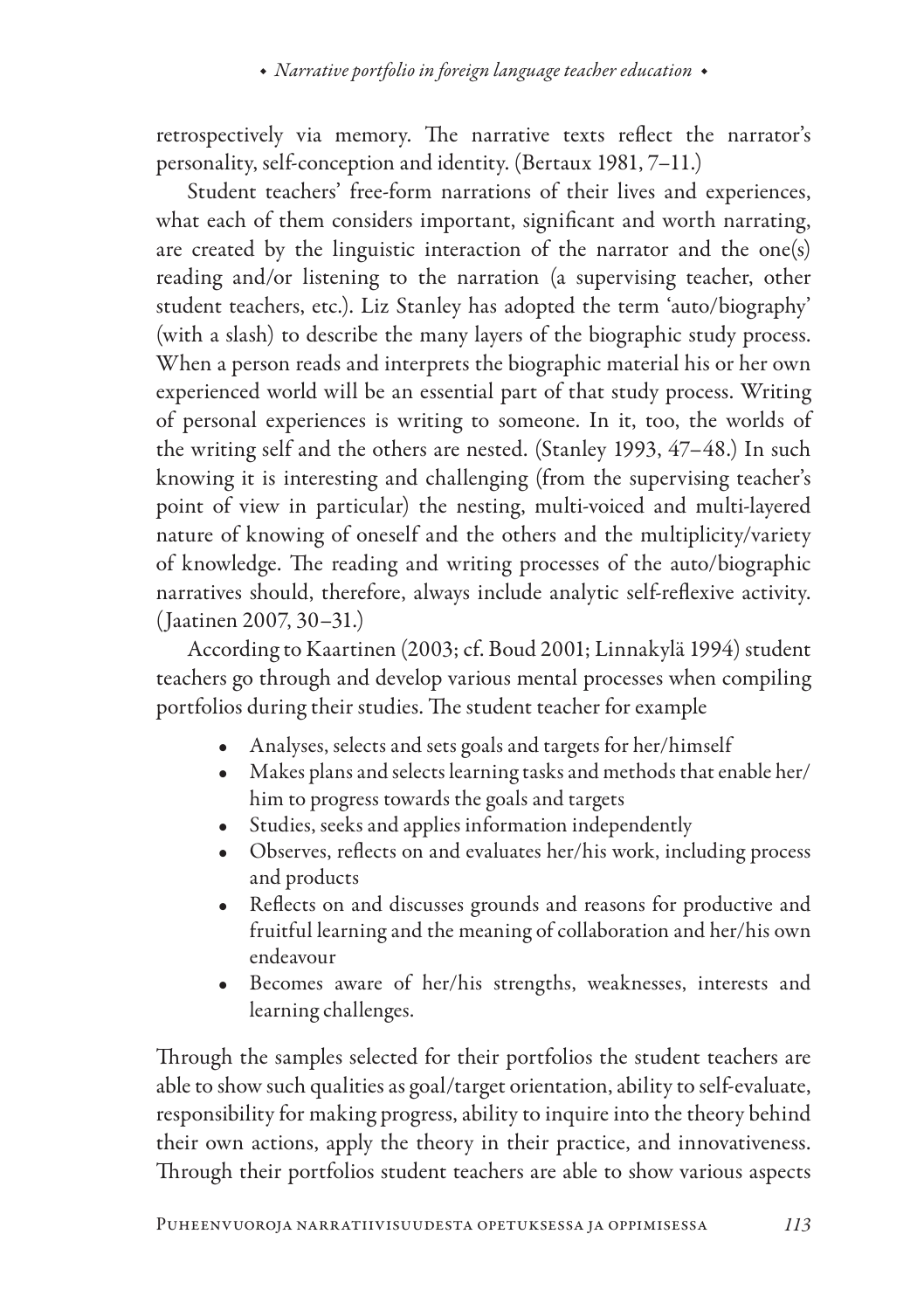of their competences and their in-practice theories, and illustrate them with examples/samples. All of this requires a huge and thorough writing, reading and reflecting process based on written and oral narratives produced during the pedagogical studies. (Kohonen 2009, 32–38.)

# Ten steps to becoming a language teacher

As part of the teacher education programme at Tampere University, pedagogical studies aim to educate teachers with a research-oriented approach to their work and their working community. It is the integration of theoretical knowledge with pre-service experiences that lies at the core of the teacher's professional growth. In teacher education, all of these areas – theoretical knowledge, experiential knowledge of oneself and from teaching in schools, and reflecting in them – serve the purpose of developing the student's own didactical in-practice theory. (Opettajan pedagogiset opinnot. Opinto-oppaat 2010–2011.)

It has been a constant challenge to integrate the theoretical knowledge with the teaching practice and the teaching practice with the theoretical knowledge (figure 1). A vital part of teachers' pedagogical studies is teaching practice with a group of professional teachers at school and a lecturer from the university as supervisors. The contents and the programme of the

| <b>TEACHER'S PEDAGOGICAL STUDIES</b>                                                                           |                                                                                                                                                                                                                  |  |  |  |
|----------------------------------------------------------------------------------------------------------------|------------------------------------------------------------------------------------------------------------------------------------------------------------------------------------------------------------------|--|--|--|
| <b>THEORETICAL STUDIES</b>                                                                                     | <b>TEACHING PRACTICE</b>                                                                                                                                                                                         |  |  |  |
| Workshops, Group work, Discussions,<br>Reports, Essays,<br>Reading books, articles, etc.,<br>Lectures, Seminar | Lessons/syllabus planning, Evaluation,<br>Writing teaching materials,<br>Observing lessons and assisting,<br>Teacher's overall work,<br>Feedback/assessment discussions.<br>Peer support and collaboration, etc. |  |  |  |
| PORTFOLIO: NARRATIVE TEXTS, REFLECTIVE WRITING,                                                                |                                                                                                                                                                                                                  |  |  |  |
|                                                                                                                | SUPERVISION, COLLABORATION                                                                                                                                                                                       |  |  |  |
|                                                                                                                |                                                                                                                                                                                                                  |  |  |  |

#### **Figure 1. The dilemma of theoretical studies and teaching practice**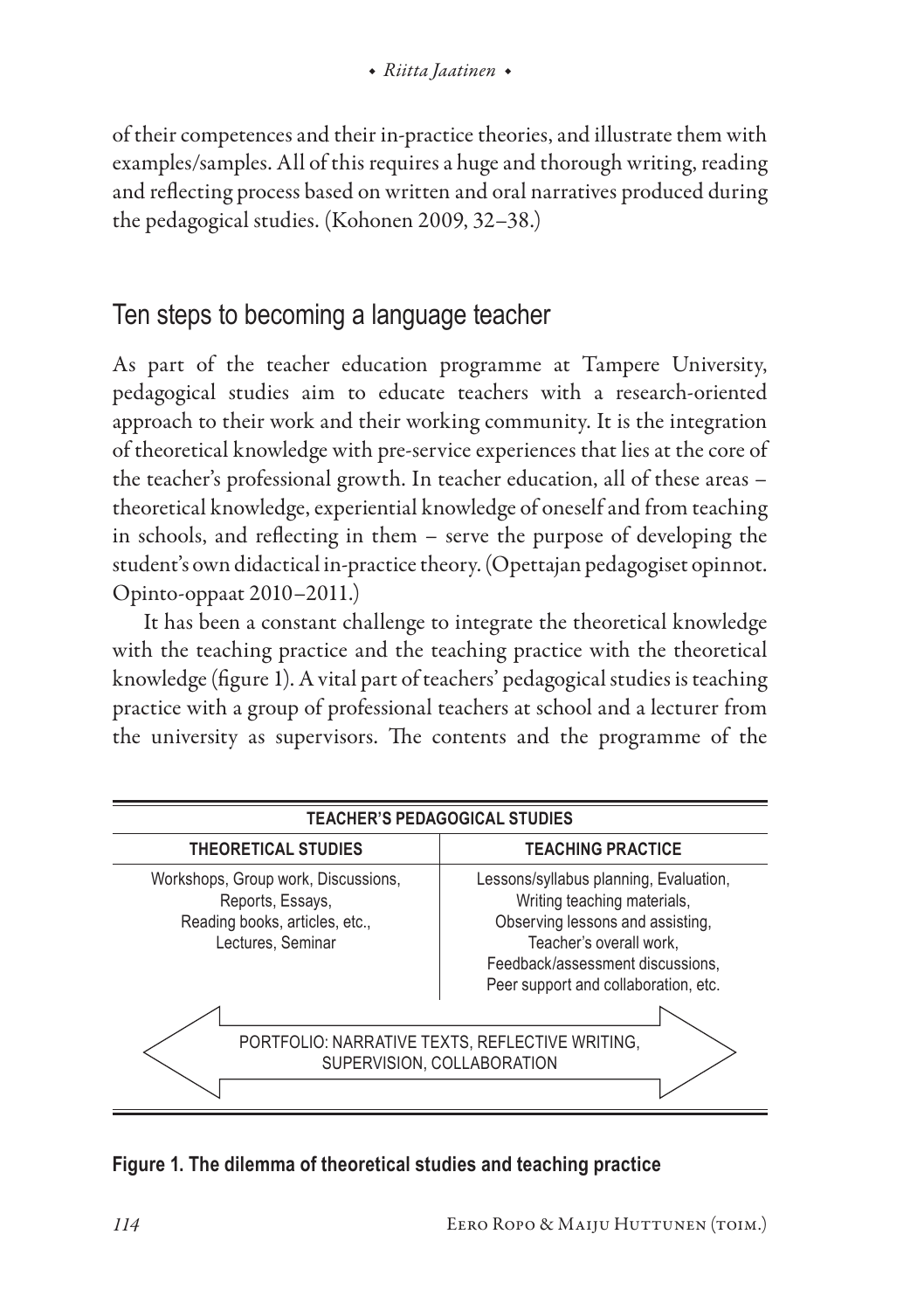teaching practice are agreed upon in each student's individual study plan. The plan is in a constant process of evaluation and adjustment during the student's teaching practice by means of a personal portfolio, supervisory discussions and collaboration.

Narrative writing through different types of assignments included in portfolio is a good way to enhance and promote the integration of theoretical studies with experiences of teaching and educational environments. In their writings student teachers transform experiences into themes and subjects that afterwards can be discussed and reflected upon together. The narrative autobiographic writing opens an opportunity here. When writing about their experiences, the student teachers look at themselves "from a distance." They can look at their lives, what they did and what happened to them again; interpret, analyze and thus, clarify their conceptions of themselves, their teacher identities. They constitute themselves as teachers and, thus their readiness to encounter other teachers, students and their parents, etc. Both free-form and guided writing about their experiences is a form of self-inquiry. Such writing develops their ability to see and understand themselves and their actions better. (Jaatinen 2007, 68–69.) Thus narrative writing becomes as van Manen (1989, 238) has written, "a kind of self-making or forming. To write is to measure the depth of things, as well to come to a sense of one's own depth".

The learning objectives for the narrative portfolio work within FL-student teachers in our teacher education course are open-ended and serve as criteria for how portfolios are compiled and student teachers are evaluated. In her/his portfolio the student teacher shows that she/he is able to

- develop and report her/his own in-practice theory (teaching philosophy)
- practice a pedagogical action based on experiential and theoretical knowledge, i.e. planning, actual teaching, assessment/evaluation and teacher's work in school, societal and global context
- present her/his action with samples of lesson/syllabus plans, teaching materials, and assessment (transparency)
- evaluate her/his teaching (self-evaluation)
- collaborate, give, accept and utilize feedback and peer assessment
- develop her/himself as a teacher and her/his teaching methodology.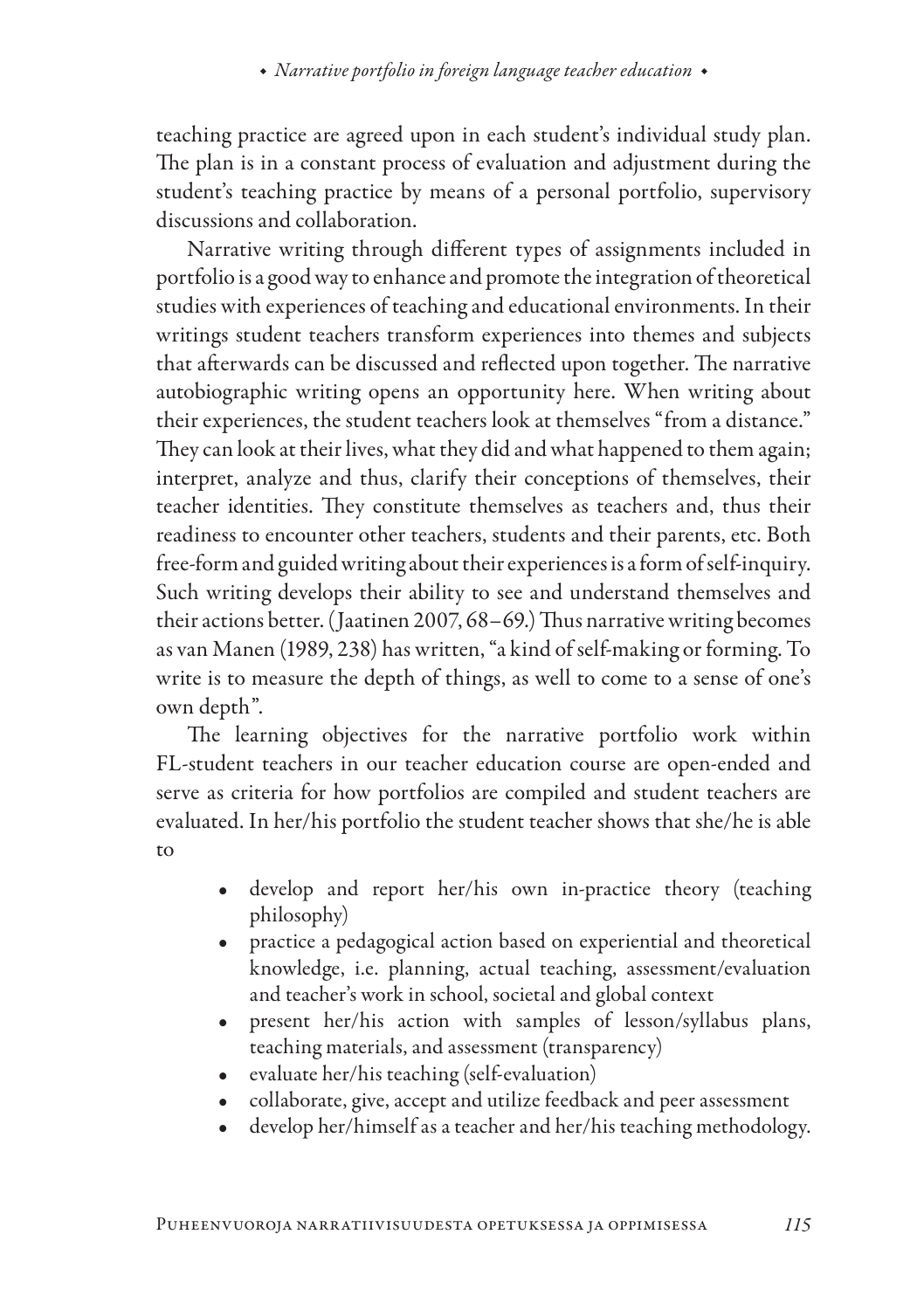For the purpose of combining the theoretical knowledge and teaching practice and thus make the above goals and objectives achievable I have resorted to a ten-steps-process (figure 2). The ten-step-process consists of various written and oral open-ended narrative assignments the purpose of which is to help student teachers guide, control and evaluate their development in becoming FL-teachers. Some assignments are personal but many require demanding reflection individually and in groups or with a supervisor. Thus the portfolio here can be understood as a collaborative effort, the production of narrative texts and assignments individually and in various combinations of students, teachers and significant others.

| 1              | August                             | <b>PRE-ASSIGNMENTS</b>                                                                                                                                                                             |             |                  |
|----------------|------------------------------------|----------------------------------------------------------------------------------------------------------------------------------------------------------------------------------------------------|-------------|------------------|
| $\overline{2}$ | September,<br>October,<br>December | Guided PORTFOLIO- ASSIGNMENTS for the period of<br>teaching practice in the autumn/fall semester                                                                                                   |             |                  |
| 3              | November,<br><b>December</b>       | Student teacher as a researcher: <b>INQUIRING</b> into her/his<br>development through reflecting in narratives in portfolio<br>and writing a REPORT (including personal goals and aims)            | T<br>E      | т<br>н<br>E      |
| 4              | December.<br>January               | Supervisory DISCUSSIONS/dialogues with the supervising<br>lecturer(s)                                                                                                                              | A<br>C      | o<br>R           |
| 5              | February,<br>March, April          | Guided PORTFOLIO ASSIGNMENTS for the period of<br>teaching practice in the spring semester                                                                                                         | н<br>ı<br>N | E<br>T<br>ı      |
| 6              | February,<br>March, April          | Student teacher as a researcher: <b>INQUIRING</b> into her/<br>his development through reflecting on narratives in the<br>portfolio and writing a SEMINAR PAPER (combining<br>theory and practice) | G<br>P<br>R | C<br>А<br>L      |
| 7              | April, May                         | Student teacher as a researcher: SEMINAR on language<br>education (paper, presentation, peer critique, discussion);<br>Sharing research results with the others                                    | А<br>C<br>т | S<br>T<br>U      |
| 8              | May                                | <b>EXHIBITION: Presenting, sharing and discussing selected</b><br>teaching experiment(s), e.g. ideas, assignments, lesson<br>plans, teaching methods, etc. developed during the year               | ı<br>C<br>E | D<br>ı<br>E<br>S |
| 9              | May                                | Student teacher as a researcher: a semi-guided ESSAY<br>on her/his development during the pedagogical studies<br>including her/his teaching philosophy, in-practice theory<br>(transparency)       |             |                  |
| 10             | May                                | <b>DISCUSSIONS</b> / dialogues with the supervising lecturer(s)                                                                                                                                    |             |                  |

#### **Figure 2. Ten steps to become a teacher**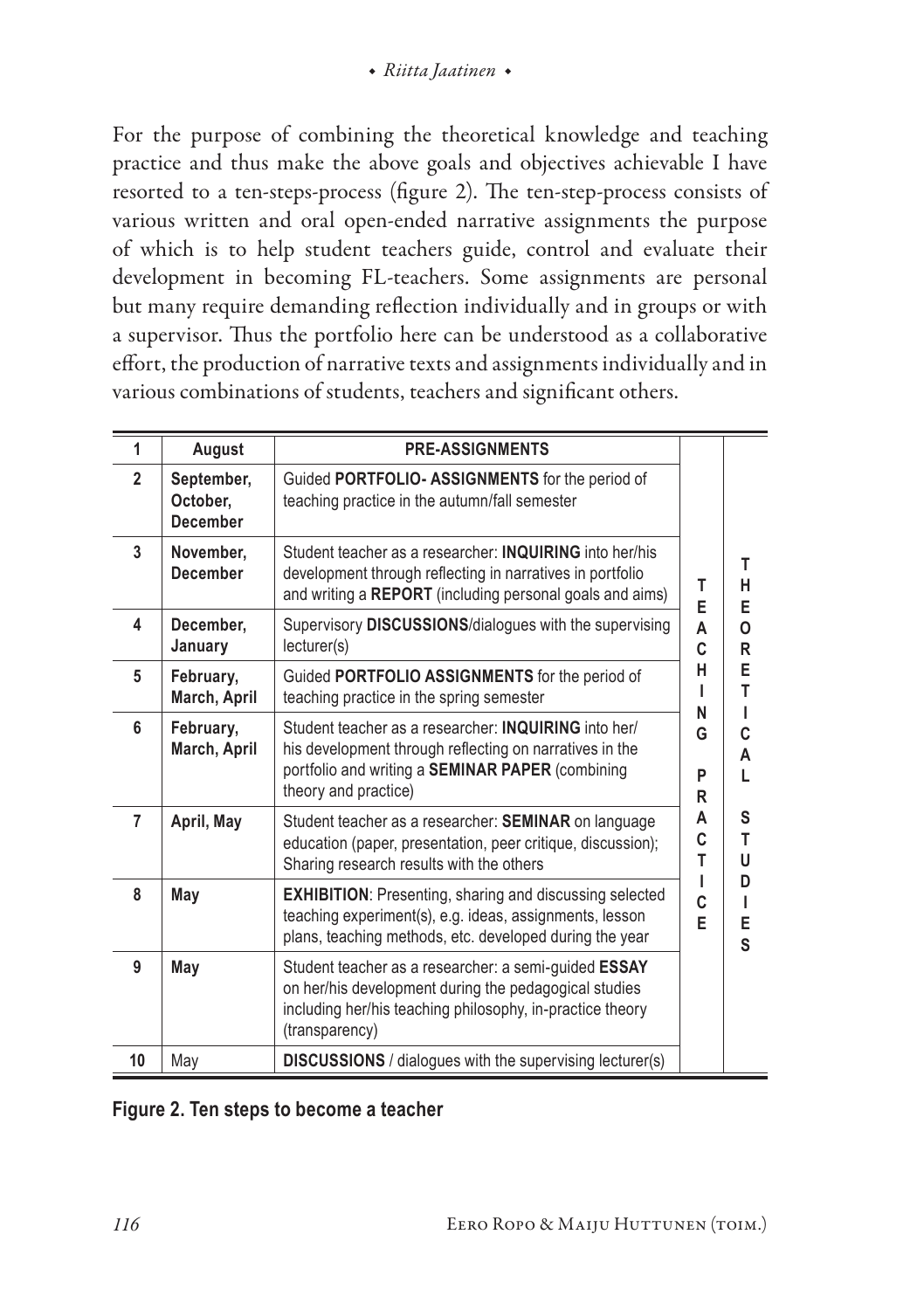The FL-student teachers' portfolios are typically thick and rich folders, CDs, DVDs, digital items, or combinations of these. With the help of portfolios the student teachers show and make transparent the work they have done and how they have developed during the academic year of teacher's pedagogical studies. The individual and collaborative teacher-researcher projects carried out by student teachers are open-ended, but in a certain accumulative temporal order (see figure 2). They consist of compulsory tasks such as

Learning assignments that integrate didactical studies/language education and teaching practice. They are given at the beginning of each period of teaching practice. The assignments are of such themes as analysing curriculum thought, observing and internalising student-centred activities, personal language learning stories, conceptions of man, learning and teaching, the job-description of a FL-teacher at different stages of the Finnish educational system, analysing one's position with children and young people, in a student teacher group and in supervisory discussions, critical reading, experiences of creative activities and notions on inclusion in language class, etc.

Student teacher's own lessons (10 x 75 min.) during their teaching practice. Reported, reflected in and evaluated + documented lesson plans, and the materials he/she has produced her/himself for each lesson + peer assessment and the supervising teacher's assessment.

Experiences and materials from Specializing Teaching Practice (outside university teacher training school).

Teacher's work at school (other than language lessons) documented and with personal reflective comments.

Report at the end of the first teaching practice which is based on inquiring into a student teacher's own work and progress at school (including self-evaluation and personal goals and aims for the spring semester).

Reflective essay at the end of the pedagogical studies which is based on inquiry into a student teacher's own work and progress at school (including self-evaluation and his/her own teaching philosophy/in-practice theory at the end of the pedagogical studies).

Writing a blog, discussing and commenting on other student teachers' blogs.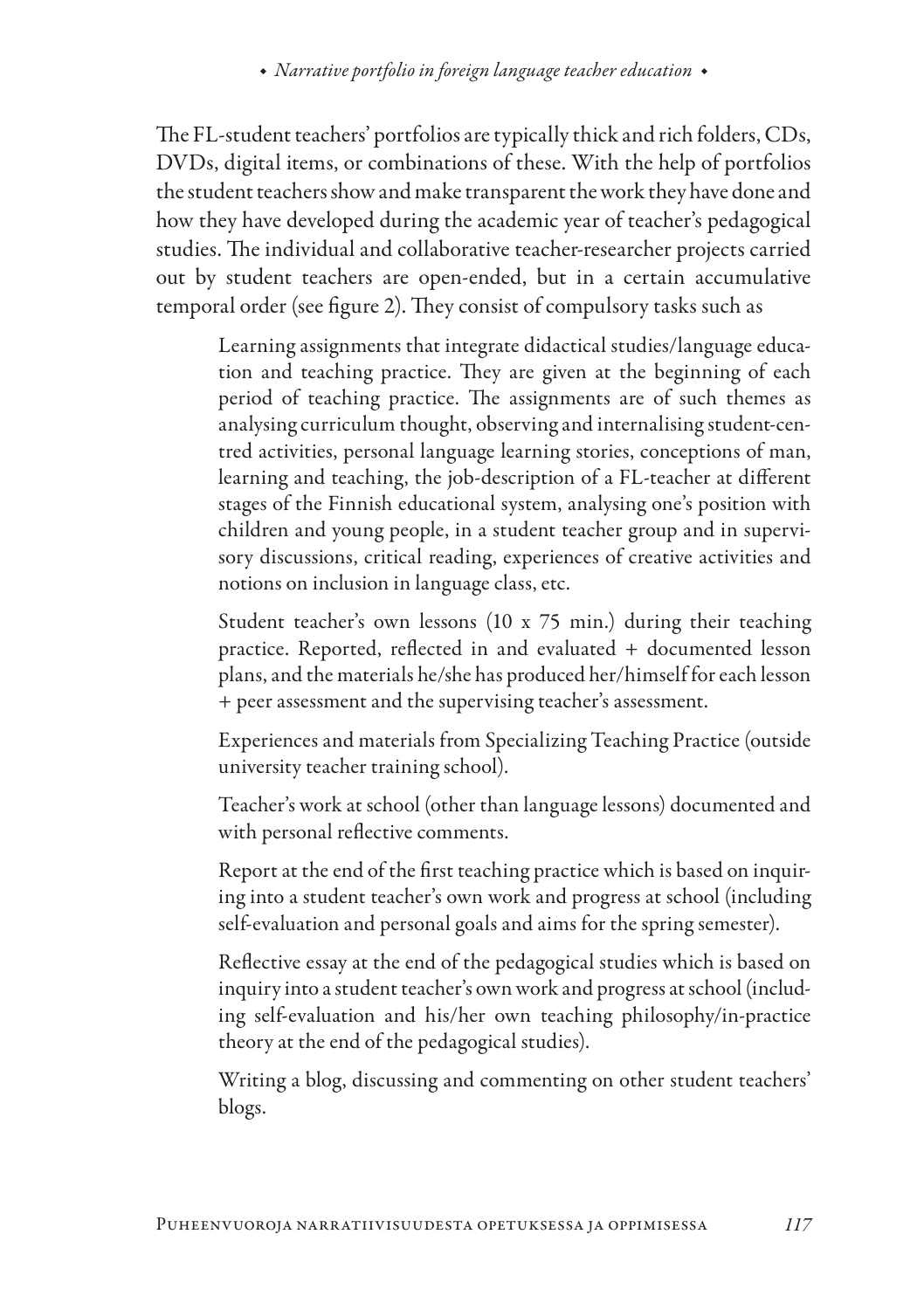Following the discussions, articles, etc. concerning school and educational issues in Finnish society and globally through different media.

Table of contents (portfolio must be organised).

Name for the portfolio showing the personal nature of portfolio and describing the whole process of becoming a teacher.

The FL-student teacher's portfolio also consist of individually chosen and/ or optional tasks such as

Everything that a student her/himself wants to file, save, remember, utilise, exploit e.g. good and "bad" materials, drafts, plans, brochures on study visits, etc.

Good ideas and thoughts, significant experiences and things learnt from various environments and discussions

Feelings and sensations, observations and impressions

Everything that demonstrates the student teacher's own interests and her/his teaching philosophy/ in-practice theory

Visualisation, aesthetics, and creativity, pictures, photos, videos, colours, fonts, etc.

The compiled material in portfolios can be exploited in various ways. In our application the portfolio is each student teacher's own property, it is not returned (as such) to be evaluated or marked. Through her/his portfolio a student teacher reflects in her/his learning, development of teacher identity, feelings and experiences, follows and develops her/himself, her/his studies and teaching practice. The portfolio is a story or stories of a student teacher. It is an auto/biographical source for setting personal goals and targets during and at the end of the studies. From the portfolio a student teacher acquires material for and during the supervisory, evaluation and feedback discussions with the university lecturer and supervising teachers at school. Consisting of various types of auto/biographical and narrative texts, the portfolio is a rich source for writing reports and reflective essays during pedagogical studies. The student teacher is encouraged and guided to inquire into her/ his portfolio regularly, during and between the periods of teaching practice and at the end of the pedagogical studies in particular. The portfolio is also used for collecting samples of one's work and progress for the benefit of other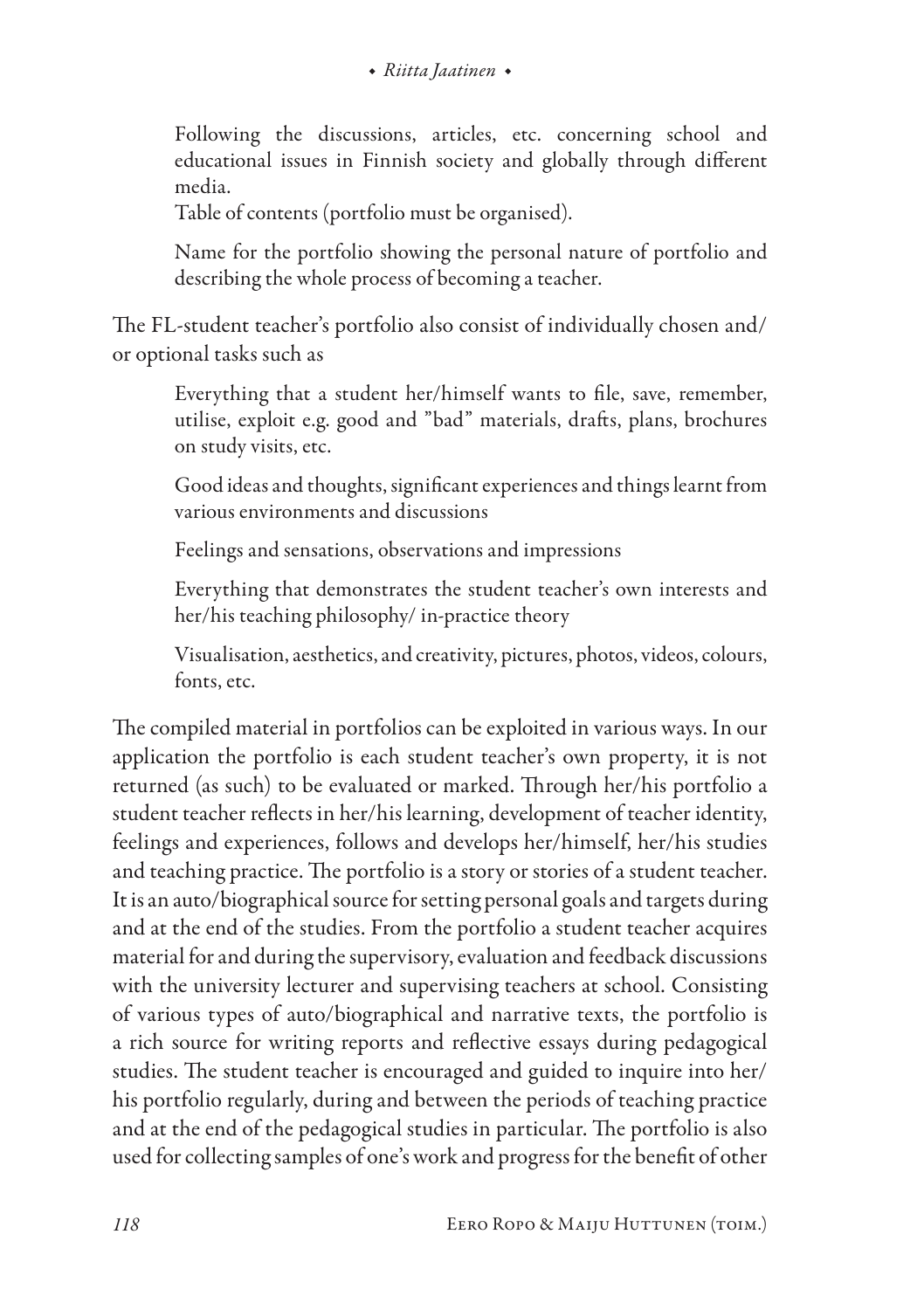student teachers and for sharing with peers what each of the student teachers has developed and learnt. At the exhibition in the spring, each student teacher presents things that she/he has made and selected to be presented to the others. The presentation is both visual and oral including discussion and debate with peers. At the end of the pedagogical studies, the portfolio is used for compiling a presentation portfolio that is to be used for evaluation and when moving on to a working life and applying for a teaching job.

# How should we read narrative texts in teacher education portfolios?

In narrative texts of portfolio assignments student teachers assign meanings to the events, behaviours, experiences, feelings and psychological processes they encounter in their pedagogical studies. Since the narratives are auto/ biographical and multi-voiced and represent different genres and text types, reading and researching them is often a huge effort, time-consuming and extremely challenging. From both the writer and the reader(s) are required various modes of narrative inquiry and reading strategies. Approaching and engaging autobiographical narratives Smith and Watson (2001, 165–179) offer guidelines, a few of which I have adapted to my purposes as a teacher educator and reader of student teacher portfolios. Many of the guidelines provide the readers of portfolio narratives with various important points of view for interpreting the texts but are valuable points of departure for student teachers' narrative writing as well. I conclude this chapter with a set of questions that I consider important and essential to pose when approaching auto/biographical narratives in student portfolios.

Is the narrative text a product of more than one person? Is there only one voice or multiple voices? What kind of collaborative involvement has there been? What other people inhabit the text? Are we able to read the voices of these others (peers, supervising teachers, and significant other people) in the text? What do they say? In what way is the supervisory group or the whole student teacher group involved in the text? How are their distinct values and languages seen in the text? Are there "as-told-to" narratives? In case of collaborative writing is it possible to recognize the persons in it?

In what way can such social locations as schools, political beliefs and practices, family history, work, and societal and cultural stereotypes be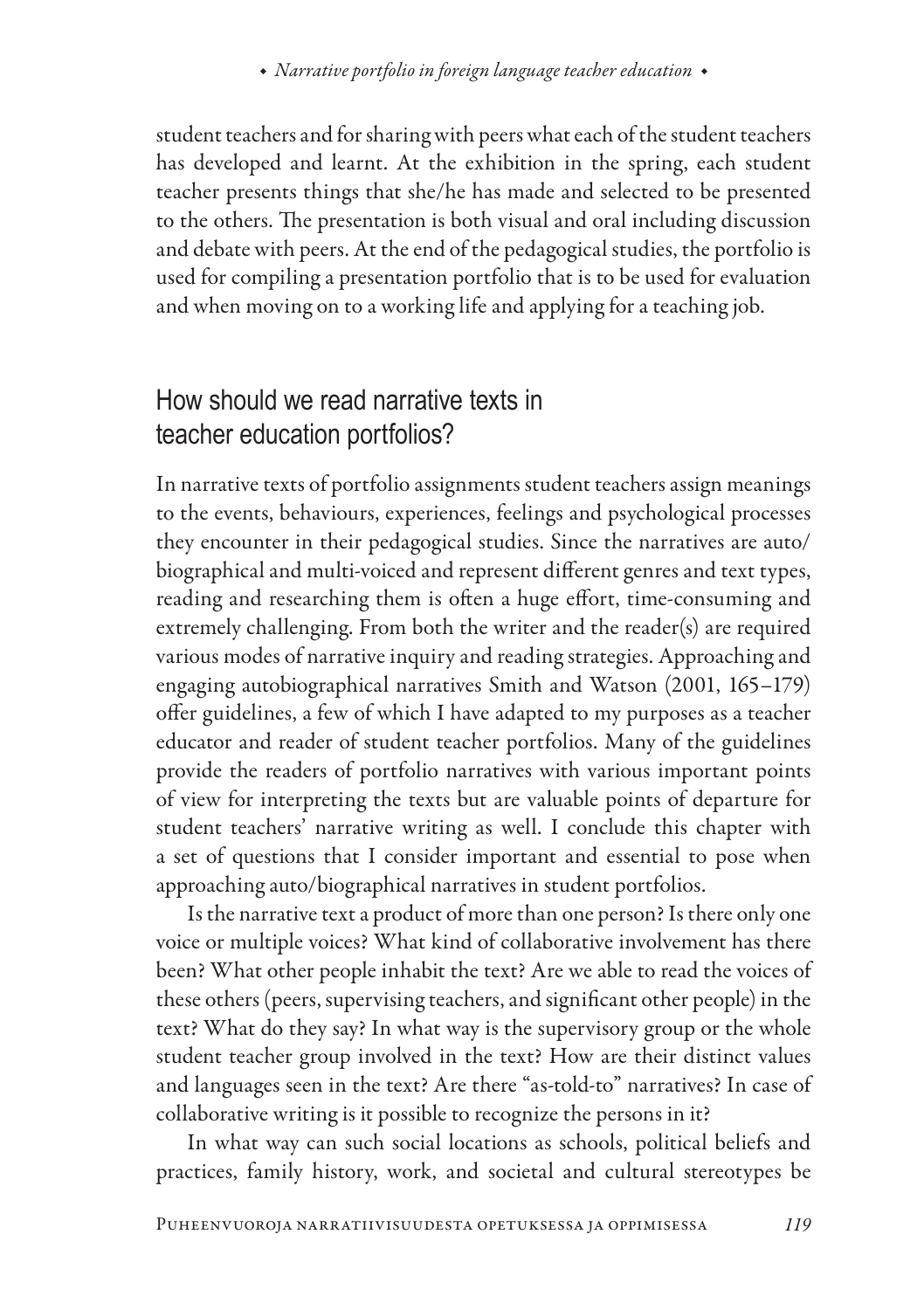recognized in narratives and is the student teacher conscious of their influence on her or his teacher identity? What modes of teacher identity have been socially and culturally available to the student teacher at her or his particular moment of teacher education? What qualities or experiences seem to have been included and excluded in conforming to particular modes of an ideal teacher in society? Is it possible to distinguish the student teacher's individual goals and aspirations from the common goals and support them? What narrative patterns are used to structure the teacher identity?

At what stage in her or his life does the student teacher compose the texts? How are the past, present, and future organized in her or his experiences? Is the knowledge of her or his growth continuous or discontinuous in texts? Does the student teacher give space to multiple kinds of knowledge – intuitive, irrational, mystical, symbolic? What is the relationship of the narrator with knowledge of the world, of others and self-knowledge? Are the narratives coherent? Are there contradictions, omissions, gaps, or silences that should be discussed?

Is the student teacher addressing the text to him/herself or to the supervising teacher(s) or who is the audience? How is the reader posited in the text? Are the interpretations of the readers' positions signalled in the overall patterns and beliefs of the texts? The student teacher as a narrator is not the only one engaged in interpreting what constitutes experience. How does the reader's (supervisor's) historical, social and cultural situation affect the text and its interpretation?

The ethical issues of writing and reading autobiographical narratives are many. Which texts are private and which are shared? Who is or are allowed to read the texts? Are there such revelations in the texts that might be hurtful, embarrassing or harmful to student teachers? Are there justifications for sharing personal, intimate and potentially sensitive details of one's growth to be a teacher with the supervising teacher(s)? What is the ethics of readership?

### Conclusion

Portfolios in teacher education are a constant process during students' pedagogical studies: theoretical studies and teaching practice. They consist of numerous texts that are mainly narratives and are supported by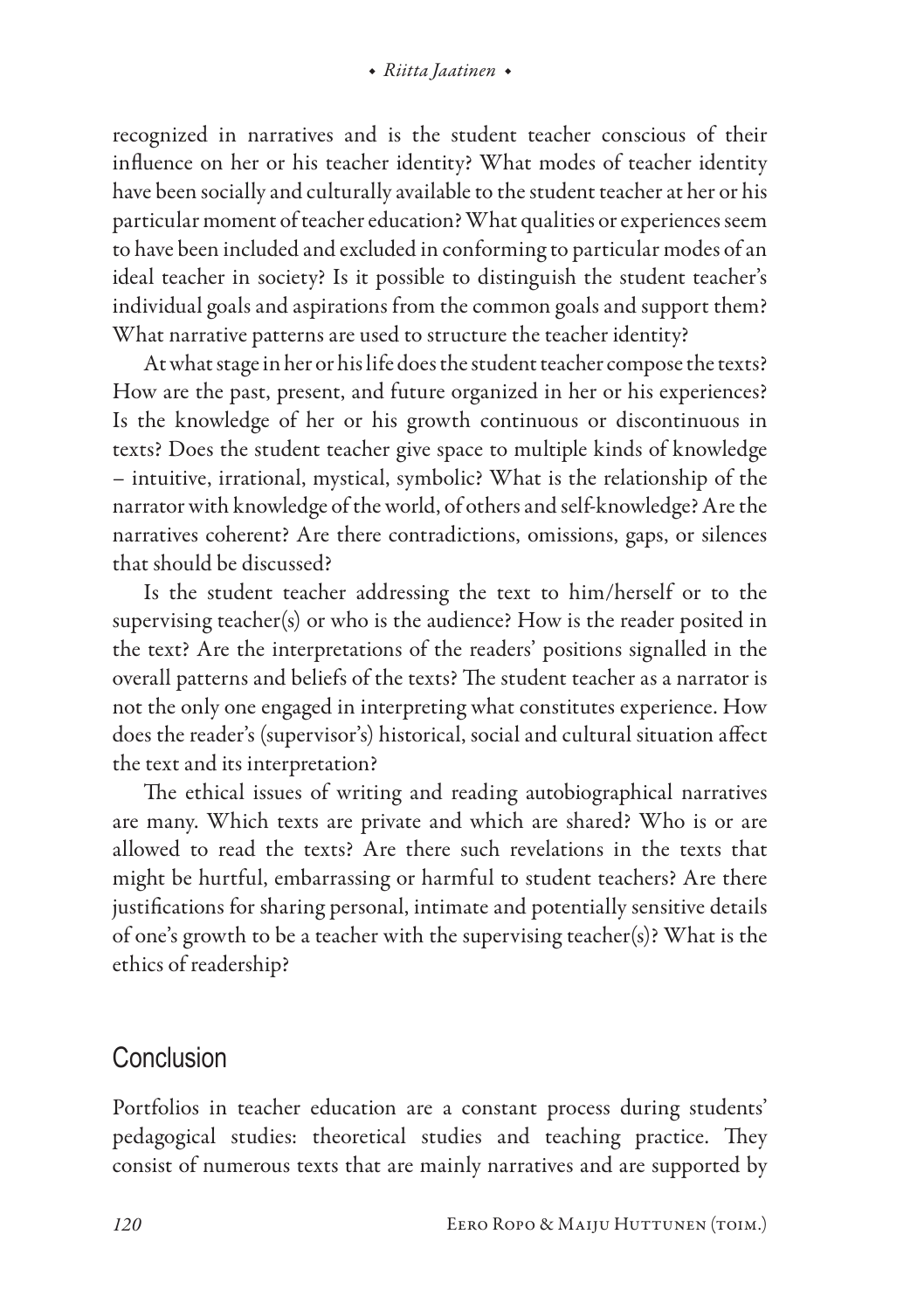supervisory discussions (i.e. dialogues) and collaboration with supervisory teachers and significant other people. Our student teachers' narrative texts in their personal development portfolios are private or semiprivate auto/ biographical sources for inquiry, reflection and discussion. Presentation portfolios are in a form of an essay with samples taken from their personal development portfolios showing the student teacher's development with inpractice theory (teaching philosophy) and competence as a FL-teacher. The portfolio process is supported by supervisory discussions and collaboration with the student teacher's supervisory teacher at the teaching practice school, the other student teachers of the student's supervisory group, and the supervising lecturer in language education from the university.

Favourable and beneficial consequences of using portfolio in teacher education are as follows: Based on writing, reading and interpreting auto/ biographical narrative texts, student teachers are able to reflect on certain specific aspects in their development during their studies. Portfolio work promotes collaboration and a favourable atmosphere for it. This happens through co-operative studying, peer feedback and authentic assessment. As the student teachers are encouraged to set their own goals, the portfolio promotes their autonomy. Continuous, realistic but supporting assessment and dialogue develop the student teacher's self-awareness and self-esteem. Portfolio work motivates learning because the goals, targets and assignments can be differentiated and individualised. It is open-ended and personal.

Portfolio work may also become tedious and time-consuming. Writing, reflecting and self-assessment can become endless work and take much time. It is therefore important to discuss the approach with student teachers, give reasons for why we have adopted this kind method, guide and support them. A good supervisory relationship with the student teachers and mutual trust are prerequisites, not to mention enough time and possibilities for face-to-face discussions. Student teachers should be encouraged to make personal choices and creative actions and decisions. Portfolios can be works of art. Writing about and reflecting on difficult, even sensitive aspects of personality, relationships and teaching practice is important as well. For this, student teachers need space and privacy. Reading, interpreting and reacting upon auto/biographical narrative texts is delicate and demanding. More attention should be paid to the reader's self-inquiry and ethics of readership. Various reading strategies and viewpoints of how to approach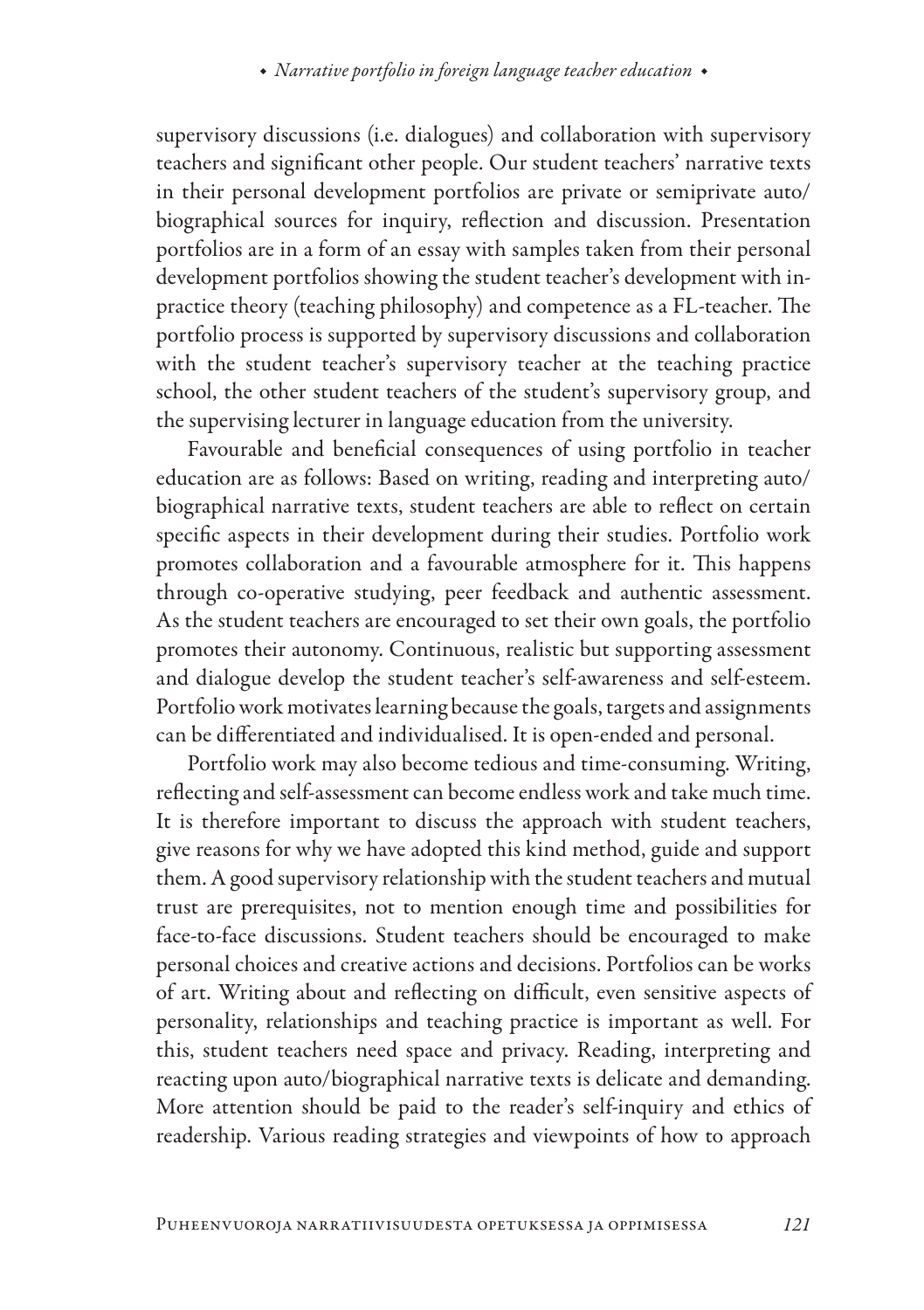the student teacher's auto/biographical texts in portfolios should be used, inquired into and further developed.

### **References**

- Berger, P. L. & Luckmann, T. (1966). *The Social Construction of Reality: A Treatise in the Sociology of Knowledge*. Garden City, New York: Anchor Books.
- Bertaux, D. (1981). Introduction. In D. Bertaux (ed.) *Biography and society. The life history approach in the social sciences*. London: Sage, 5–15.
- Boud, D. (2001). Using journal writing to enhance reflective practice. In L. A. English & M. A. Gillen (eds) *Promoting journal writing in adult education*, Vol. 90. San Francisco: Jossey-Bass, 9–18.
- Bruner, J. (1996). *The culture of education*. Cambridge, MA: Harvard University Press.
- Bruner, J. (2002). *Making stories: law, literature, life*. New York: Farrar, Straus and Giroux.
- CEFR (2001). *[Common European Framework of Reference for Languages: Learning,](http://www.coe.int/t/dg4/linguistic/Manuel1_EN.asp#P15_1111)  [teaching, assessment](http://www.coe.int/t/dg4/linguistic/Manuel1_EN.asp#P15_1111)*. Modern Languages Division. Strasbourg: Council of Europe and Cambridge University Press. Retrieved July 28, 2011, from http:// www.coe.int/t/dg4/linguistic/Source/Framework\_EN.pdf
- Conelly, F. & Glandinin, D. (1990). Stories of experience and narrative inquiry. *Educational Researcher*, 19(5), 2–14.
- Dewey, J. (1938). *Experience and education*. New York: Macmillan/ Collier Books.
- ELP (2011). *European Language Portfolio*. Strasbourg: Council of Europe. Retrieved February 13, 2012, from http://www.coe.int/t/dg4/education/elp/
- Fernsten, L. & Fernsten, J. (2005). Portfolio assessment and reflection: Enhancing learning through effective practice. *Reflective Practice*, 6(2), 303–309.
- Jaatinen, R. (2007). *Learning Languages, Learning Life-skills. Autobiographical reflexive approach to teaching and learning a foreign language*. New York: Springer.
- Jiménez Raya, M. & Lamb, T.E. (eds) (2008). P*edagogy for Autonomy in Modern Languages Education: Theory, practice, and teacher education*. Dublin: Authentik.
- Jones, M. & Shelton, M. (2011). *Developing your portfolio enhancing your learning and showing your stuff – A guide for the early childhood student or professional*. 2nd edition. New York: Routledge.
- Kaartinen, V. (2002). *Portfolio tapa tukea oppimista tapa arvioida*. Retrieved July 15, 2011, from http://users.utu.fi/vuokaar/Portfolio.pdf.
- Kaikkonen, P. (2004). *Kielenopetus kielikasvatuksena Nuoren vieraan kielenopet tajan kehityspolut*. Jyväskylä: Jyväskylän yliopiston opettajankoulutuslaitos.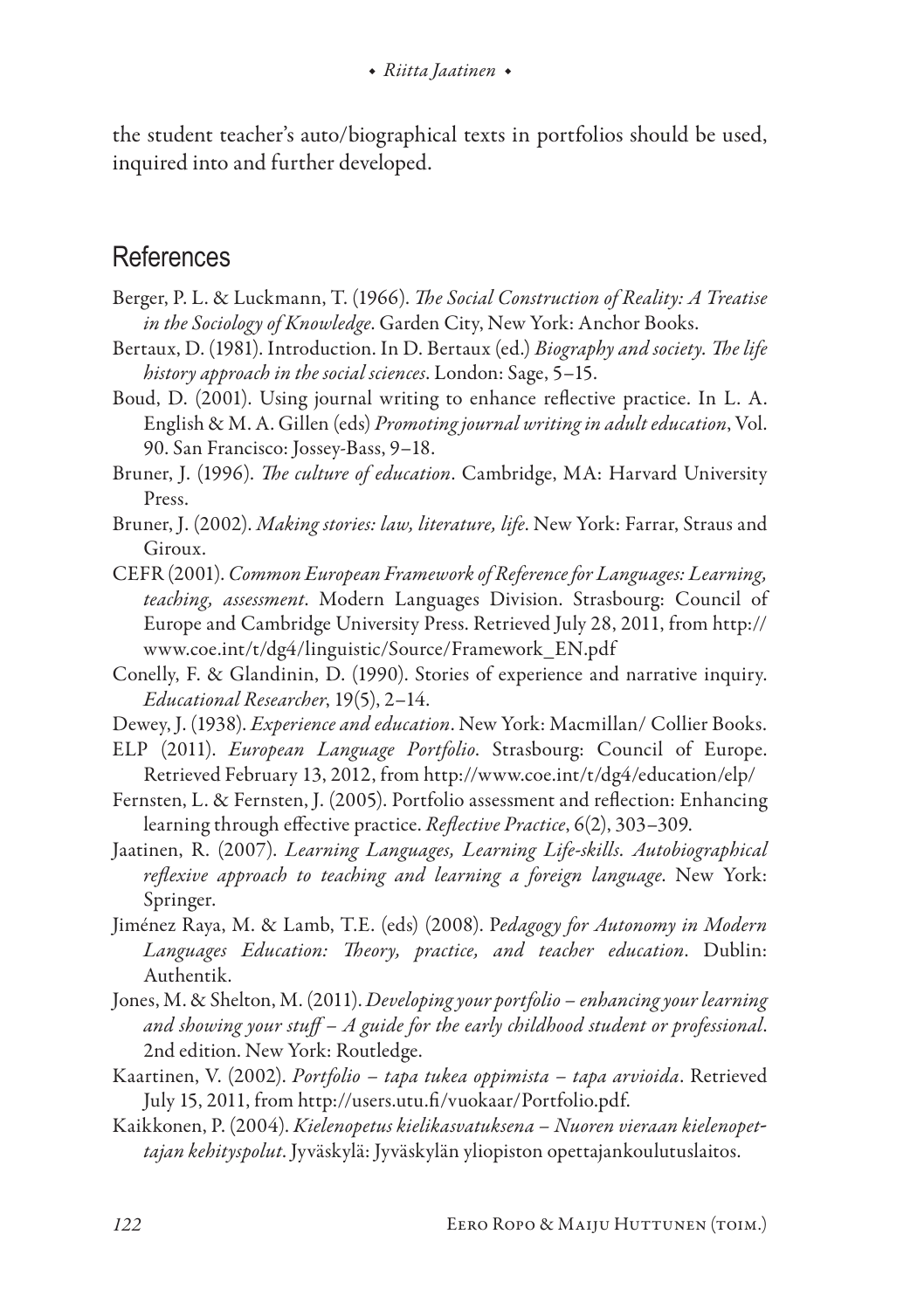- Knowles, J. G. (1993). Life-history accounts as mirrors: A practical avenue for the conceptualization of reflection in teacher education. In J. Calderhead & P. Gates (eds) *Conceptualizing reflection in teacher development*. London: The Falmer Press, 70–92.
- Kohonen, V. (2005). Eurooppalaisen kielisalkun kehittämistyö ja tavoitteet: miten kielisalkku voi edistää kielikasvatusta. In V. Kohonen (ed.) *Eurooppalainen kielisalkku Suomessa*. Helsinki: WSOY, 7–44.
- Kohonen, V. (2007). Towards transformative foreign language education: The subject teacher as a professional social actor. In R. Jakku-Sihvonen & H. Niemi (eds) *Education as a societal contributor*. Berlin: Peter Lang, 181–206.
- Kohonen, V. (2009). Autonomy, Authenticity and Agency in Language education: the European language portfolio as a pedagogical resource. In R. Kantelinen & P. Pollari (eds) *Language education and lifelong learning*. Joensuu: University of Eastern Finland, 7–44.
- Kohonen, V., Kaikkonen, P., Jaatinen R. & Lehtovaara, J. (2001). *Experiential learning in foreign language education*. London: Pearson Education.
- [Kolb, D. A.](https://tamcat.linneanet.fi/cgi-bin/Pwebrecon.cgi?SC=Author&SEQ=20110714132244&PID=BO-cBAENcez4AhInrOly3WZwdm18&SA=Kolb,+David+A.) (1984). *[Experiential learning: experience as the source of learning and](https://tamcat.linneanet.fi/cgi-bin/Pwebrecon.cgi?SC=Title&SEQ=20110714132244&PID=BO-cBAENcez4AhInrOly3WZwdm18&SA=Experiential+learning+:+experience+as+the+source+of+learning+and+development+/)  [development](https://tamcat.linneanet.fi/cgi-bin/Pwebrecon.cgi?SC=Title&SEQ=20110714132244&PID=BO-cBAENcez4AhInrOly3WZwdm18&SA=Experiential+learning+:+experience+as+the+source+of+learning+and+development+/)*. Englewood Cliffs, N.J.: Prentice-Hall.
- Linnakylä, P. (1994). Mikä ihmeen portfolio? Arvioinnin ja oppimisen liitto. In P. Linnankylä, P. Pollari & S. Takala (eds) *Portfolio: arvioinnin ja oppimisen tukena*. Jyväskylän yliopisto, Kasvatustieteiden tutkimuslaitos, 9–31.
- Little, D. (2001). *Learner Autonomy 1: Definitions, Issues and Problems*. Dublin: Authentik.
- Little, D. (2004). Constructing a theory of learner autonomy: some steps along the way. In K. Mäkinen, P. Kaikkonen & V. Kohonen (eds) *Future Perspectives in Foreign Language Education*. Oulu: Oulu University Press, 15–25.
- Niikko, A. (2000). *Portfolio oppimisen avartajana*. Tampere: Tammer-Paino Oy.

Ojanen, S. (1996). Reflektion käsite opettajankoulutuksessa. Muotihulluus vai kasvatusreformin kulmakivi? In S. Ojanen (ed.) *Tutkiva opettaja 2*. Tampere: Helsingin yliopiston Lahden tutkimus ja koulutuskeskus, 51–61.

- *Opettajan pedagogiset opinnot. Opinto-oppaat 2010–2011*. Tampereen yliopisto. Retrieved July 15, 2011, from http://[www.uta.fi](http://www.uta.fi).
- Proctor, K. A. (1993). Tutors' professional knowledge of supervision and the implications for supervision practice. In J. Calderhead & P. Gates (eds) *Conceptualizing reflection in teacher development*. London: The Falmer Press, 93–112.
- Ropo, E. (2009). Narratiivinen opetussuunnitelma opettajankoulutuksessa. In R. Jaatinen, V. Kohonen & P. Moilanen (eds) *Kielikasvatus, opettajuus ja kulttuurienvälinen toimijuus*. Helsinki: OKKA, 141–157.